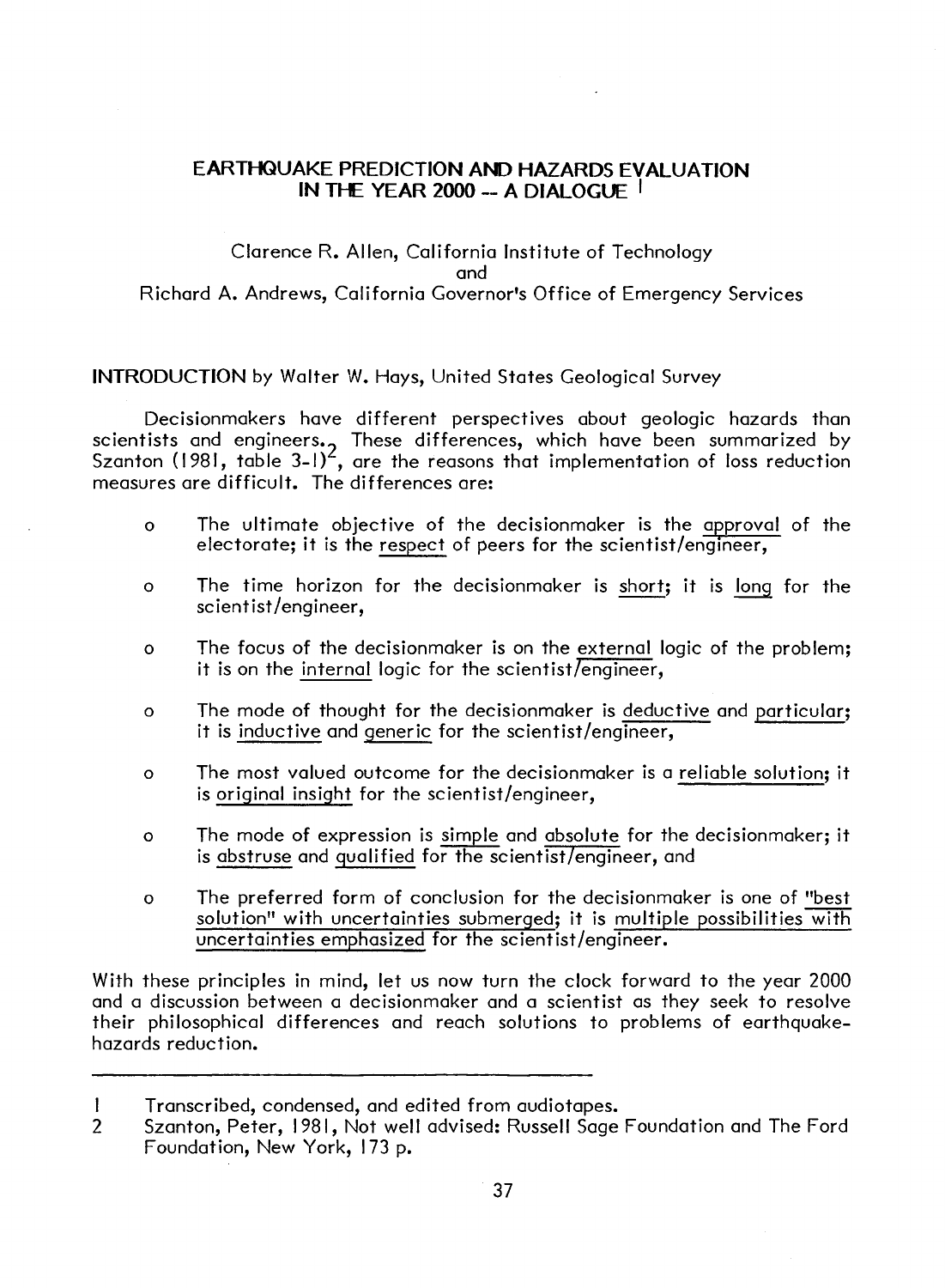**Richard Andrews:** I became involved in the earthquake business about four-andone-half years ago. Literally the first day I worked in this business after 14 years as a professor of history, I attended a cocktail party that was held in West Los Angeles where a number of people were gathered to inaugurate the beginning of an earthquake task force in the state of California. A comely young lady came up to me and said, "You realize, of course, that earthquakes are Mother Nature's way of crying out for love." Having dismissed that comment, I thought we had made considerable progress in earthquake-hazards reduction efforts here in California during the past four-and-one-half years. However, in the aftermath of the 1985 Mexico earthquake, many emergency services workers here became subjects of great media attention. One Friday afternoon, a colleague and I had the pleasure of appearing on a mid-afternoon television talk show before a live audience. We were last on the program, following Prince and Michael Jackson look-alikes, Melissa Manchester, Redd Foxx, and a break-dancing act. We then had the pleasure of telling the audience about all the death and destruction facing southern California in a major earthquake. It was then that I thought back to the young woman's comment at the cocktail party, and wondered if we truly had made any progress in the past four-and-one-half years.

What I would like to do very briefly is to provide an overview of where we are and where we might be going in this business that we're collectively involved with. I returned recently from Mexico City. One of the major lessons I came away with from that experience was that the problems the Mexican government and people encountered in that tragic series of events were compounded by the difficulty of various systems of government and various disciplines knowing how to talk to one another. In some cases it was literally the problem of physically not being able to talk to each other, but more importantly it was a problem of really not knowing what the other one was saying. I think conferences like this workshop are very important to bridge that gap so that we do learn to talk to one another. As Bill Medigovich, the director of California Office of Emergency Services, said this morning in his opening comments, we need mutual respect among the disciplines. There is need for an early dialogue in which the users of geotechnical information help define what the information needs to be.

In California, the fundamental problem we face is simply the issue of time. All of the discussions that we've had today could be much more informed if we knew what time frame we were talking about. How quickly do we need to apply the information that we have? Do we have five years, five days, or five hours<br>before an event occurs here that is on the scale we have talked about. In the before an event occurs here that is on the scale we have talked about. absence of that basic knowledge, we are left with a high degree of uncertainty that causes much impatience. Those of use who are involved in the policy side or the emergency response side of earthquake hazards reduction get very impatient with some of the debates that go on. In part that impatience is the consequence of two different systems -- the academic research system colliding with people who are involved in emergency response and in direct life-saving activities.

It's important to recognize that we have made great advances, particularly in awareness. If the big earthquake happens tommorrow, there will be fewer people in southern California surprised that it happened than would have been surprised four-and-one-half years ago. I think we have convinced people that this is inevitable in our future, but beyond that again the question is time.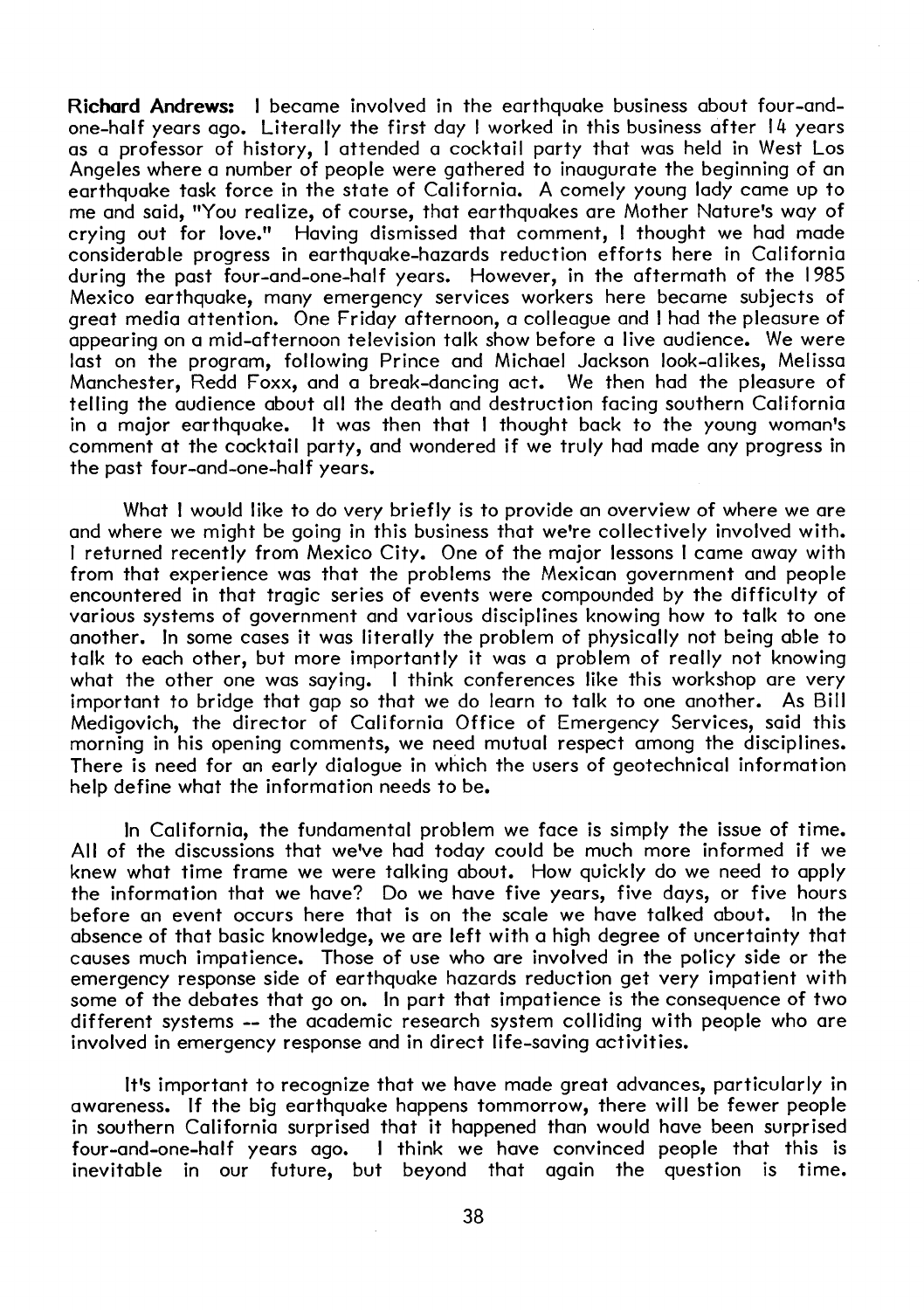Unquestionably, the research that has been carried on over the last decade has helped narrow that focus of time, but we are still left with a high degree of uncertainty. In California there have been unprecedented levels of commitment to the earthquake program. Just in the last 15 months, Governor Deukmejian has signed legislation appropriating over 2.5 million dollars for previously non-existent programs in the area of seismic safety. It's clear that there is a commitment by both the Governor and the Legislature to seismic safety. If I was asked what would have the greatest impact in the short run for managing an earthquake disaster in California, I think it is the emergency response phase. After reviewing the events in Mexico City, I don't care how good a communications system we have or how rapidly we respond. If we have thousands of people trapped in large buildings, no matter how effective our search and rescue efforts are, we are not going to save a lot of those people. In the long run, the way we're going to save people is through building safe structures. We know how to build earthquake-resistant buildings. The question is simply: who should do it and who should pay for it? Once we resolve these problems, we'll be along the way towards creating an earthquake-resistant environment.

A little bit about earthquake prediction. The only way we're going to make advances in earthquake prediction is to continue the dialogue we're undertaking here today. We must learn how to understand and to have mutual respect for one another. I think for the scientific community there is a tremendous challenge in learning how to deal in the public arena, and learning how to deal with real-time geology and real-time seismology. It's a very different situation than dealing with the research laboratory or dealing with scientific exchanges with colleagues. We've made some progress in that area, but we need to learn from every experience that comes along, from things like the Parkfield prediction and from the San Diego earthquake-warning experience we had in June, 1985. In spite of all the denials by scientists that we can predict earthquakes, I walk in on a Tuesday and someone hands me a paper and says, "Guess what, the USGS thinks there's an increased probability that over the next five days there may be an earthquake of damaging potential in the San Diego area." At that point, all the probabilistic statements go out the window and you're forced to deal with a real situation. It was in part only because of the relationship that had been established between the emergency managers in California and the scientific community that we were able to work our way through.

I think we need to continue to talk to each other, I think, though, we do need to change the order. It's not simply that we are the users of the this information, I think we are also the ones who need to define the direction to go. After all, the name of the program is "The Earthquake Hazards Reduction Program" not the earthquake research program. The name of the game is saving lives, not simply doing eloquent papers.

**Clarence Allen:** I am going to try to hit two topics in the next few minutes. First of all, where are we likely to be in the year 2000 in terms of the scientific effort in earthquake hazards reduction, and secondly, what are the difficulties and the frustrations that we have as scientists in our interactions with users? One thing that impresses me is that the year 2000 is not very far away. It's only 15 years; I might still be here. If we had asked, "What might be the status of hazard reduction in 100 years?" it would be much easier to answer. I could then wave my arms about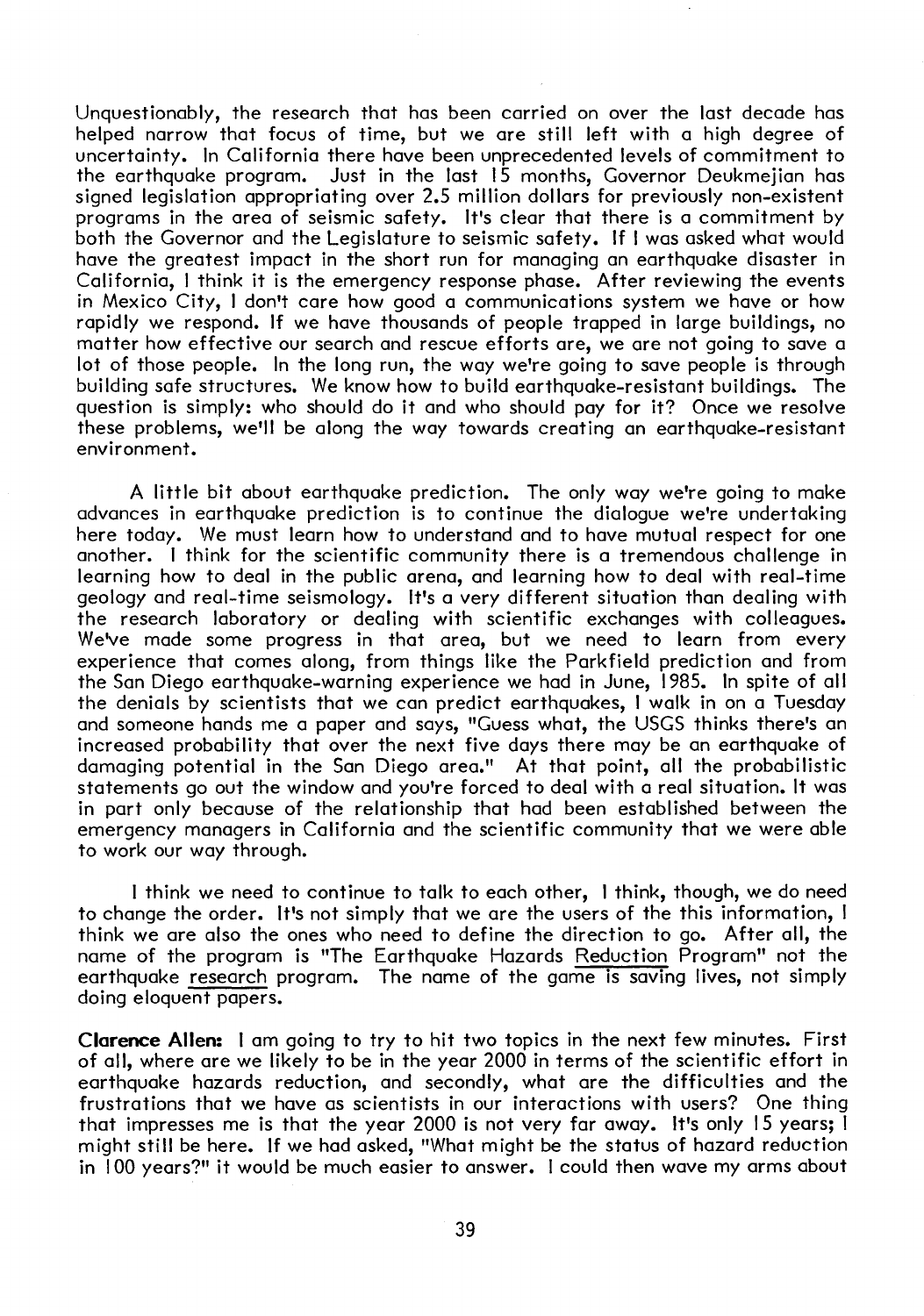prevention and control and all sorts of intriguing possibilities, but for the next 15 years, I think we're forced to be somewhat more realistic and more practical in what we think might actually happen in that relatively short time period.

Let's look back 15 years and see what the next 15 might hold in store. Where were we in 1970? Well, partly because of the fact that the 1971 San Fernando earthquake hadn't yet happened, I think there was far less general concern among the populace in the United States than there is today about earthquake hazards. The 1964 Alaskan earthquake had indeed been a major disaster, but somehow that didn't come as close to home as an earthquake in a metropolitan area such as Los Angeles.

In 1970, interest in this country was increasing in the field of earthquake prediction. Some very intriguing results had come out of Russia that were well known at that time. Many of you will remember the Vp/Vs controversy. I think it's safe to say that we were just beginning to get a real interest in earthquake prediction, but that it wasn't yet a major scientific effort. The USGS professional paper on the 1968 Borrego Mountain earthquake was in preparation in 1970, and one very significant chapter by Malcolm Clark and others described a trench excavation across the Coyote Creek fault that was used to infer slip rates and, under certain assumptions, recurrence intervals of earthquakes.

In 1970 the communication between scientists and engineers, and with the user groups, was minimal as compared to what we have today. A meeting such as this workshop was almost unheard of at that time. A lot has happened in the 15 years since 1970, and I see no particular reason why the next 15 years should not be equally productive. A lot more people are working on the problem than there were 15 years ago, including many from industry. Indeed many of the most significant fundamental contributions to our scientific understanding of earthquakes and hazard evaluation have come from people in the consulting geotechnical and engineering communities. Moreover, earth scientists are working together with the engineers far better today than we were at that time.

Where are we going to be in the year 2000, only 15 years down the line? I think that we're going to find that earthquake prediction in the medium- or shortterm sense -- which is really what the term "prediction" means to the public -- will not be a routine procedure by the year 2000. We hope we will have made major progress, but I simply don't visualize that we will be routinely predicting damaging earthquakes by that time.

By the year 2000, another Parkfield earthquake should have occurred. I think the whole future of the prediction research program is going to depend to a significant degree on what happens at Parkfield. A very major effort is being made there. We will have very good instrumentation in that area and I think that the experiment is going to be critical. If the earthquake is really preceded by If the earthquake is really preceded by precursors -- even if they're recognized only in retrospect -- a very significant boost to the earthquake prediction program will occur. However, if the earthquake is not preceded by physical precursors, which is certainly a real possibility, we may instead be turning a greater proportion of our effort toward hazard evaluation. So, I would emphasize that the Parkfield experiment is very critical, and we must be very honest in our evaluation of it. If the earthquake occurs, and we in fact see no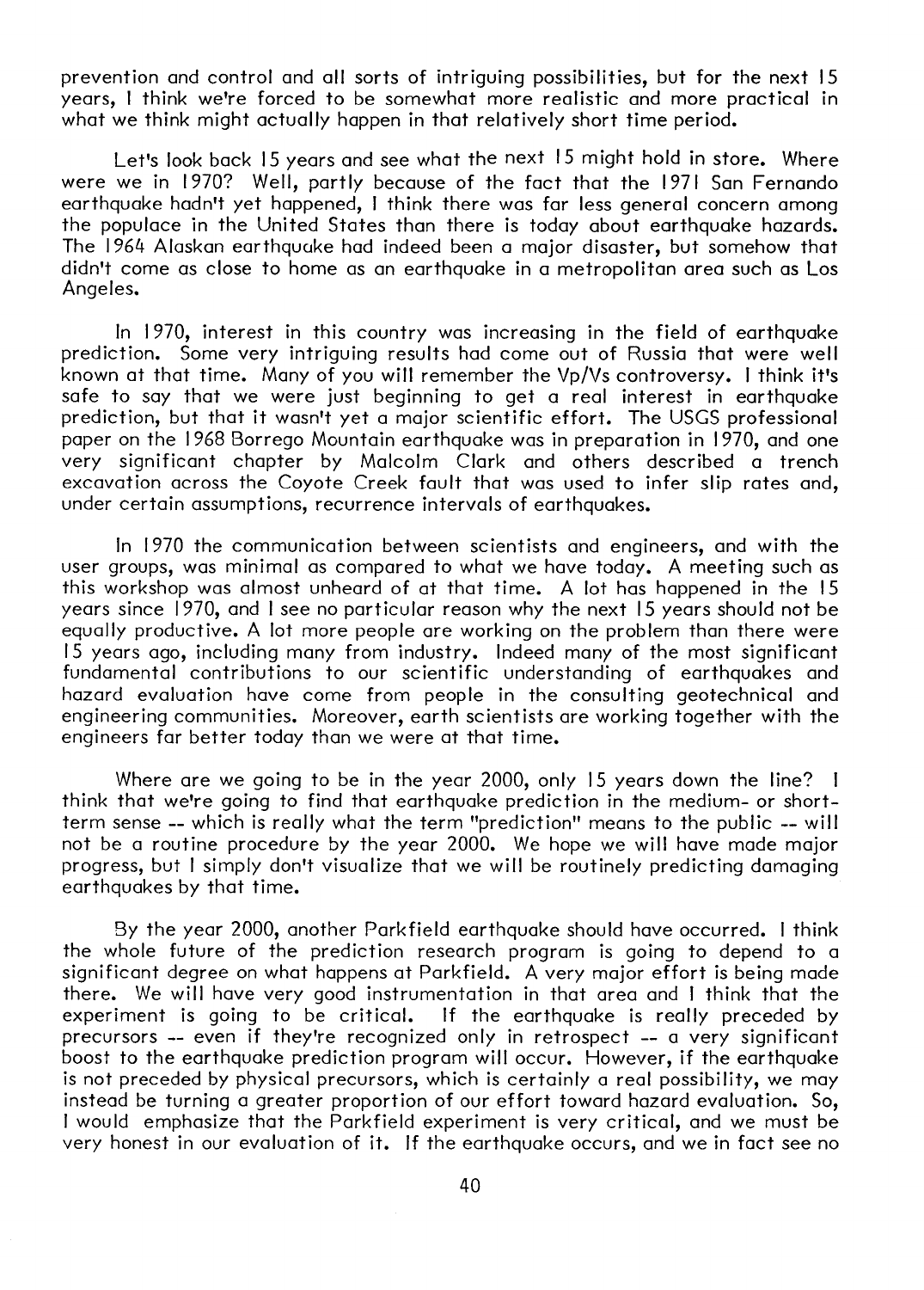physical precursors, I think we will have to reconsider the possibilities of realistic predictions in other earthquake-prone areas during the coming years.

I think we're going to find by the year 2000 that geodetic measurements are of greatly increased importance, not only in terms of possible prediction, but in terms of hazard evaluation. The implementation of new systems such as the Global Positioning Satellite (GPS) is going to revolutionize geodesy. We'll have a much better idea 15 years from now of what kinds of deformation are taking place within the State, not only short-term deformations that might be precursory to individual earthquakes, but long-term deformations that might be telling us what parts of the State are the most dangerous in terms of strain that is slowly building up. I think we are going to find that geodetic measurements will be a more important part of our scientific program than they are now, largely because of improvements in instrumentation.

Furthermore, I think we're going to find, as we've already seen in the last two or three years, an increased reliance on probabilistic approaches, and not just those that depend on a and b values from historic earthquakes. These probabilistic approaches will depend-very heavily on other kinds of relevant data such as geologic deformation rates and paleoseismicity. Paleoseismicity studies will have multiplied manyfold, and maybe by that time we'll even understand why the 1886 Charleston, South Carolina, earthquake occurred. By the year 2000, further disastrous earthquakes will have hit the United States. "biggie" on the San Andreas will not have occurred yet, we can say that two or three magnitude 6 or 6-plus earthquakes will probably have occurred in the southern California region; and one or two of those probably will have occurred in the metropolitan areas of Los Angeles, San Bernardino, or San Diego. I also predict that at least one or two of these earthquakes will come as a complete surprise to the geologists and the geophysicists and will have occurred in an unexpected place, at an unexpected time, and in an unexpected way -- in somewhat the same manner as the 1984 Coalinga earthquake surprised us.

Let me turn now to some of the problems that we as scientists face in interacting with the users. One of these is the rather surprising speed with which the disaster preparation people have leapt upon the possibility of earthquake prediction, even though the scientists are still far away from that ultimate objective. Now I appreciate that we as scientists have to bear some of the guilt. Perhaps we oversold the program to you people. Yet, we are surprised that people are gearing up to respond to an earthquake prediction when we're really not very close to making realistic scientific earthquake predictions in most areas. Secondly, I think we're a bit frustrated at the willingness and even the eagerness of the public, the press, and even some government agencies to accept alleged earthquake predictions from some questionable sources. Again, we're not without guilt in our dealings with the news media and with the public, but this is an area where we feel very uneasy and a have certain sense of frustration. Thirdly, I think we're a bit unhappy with the lack of understanding or even sympathy towards probabilistic kinds of statements. I remember several years ago a dam owner telling me: "Don't give me all this nonsense about 'probabilities and acceptable risk', just tell me whether the dam is safe or not." Well, I wish that the world were that simple. I think the increasing trend towards probabilistic approaches is indeed very valuable, although Dick Andrews might disagree with this.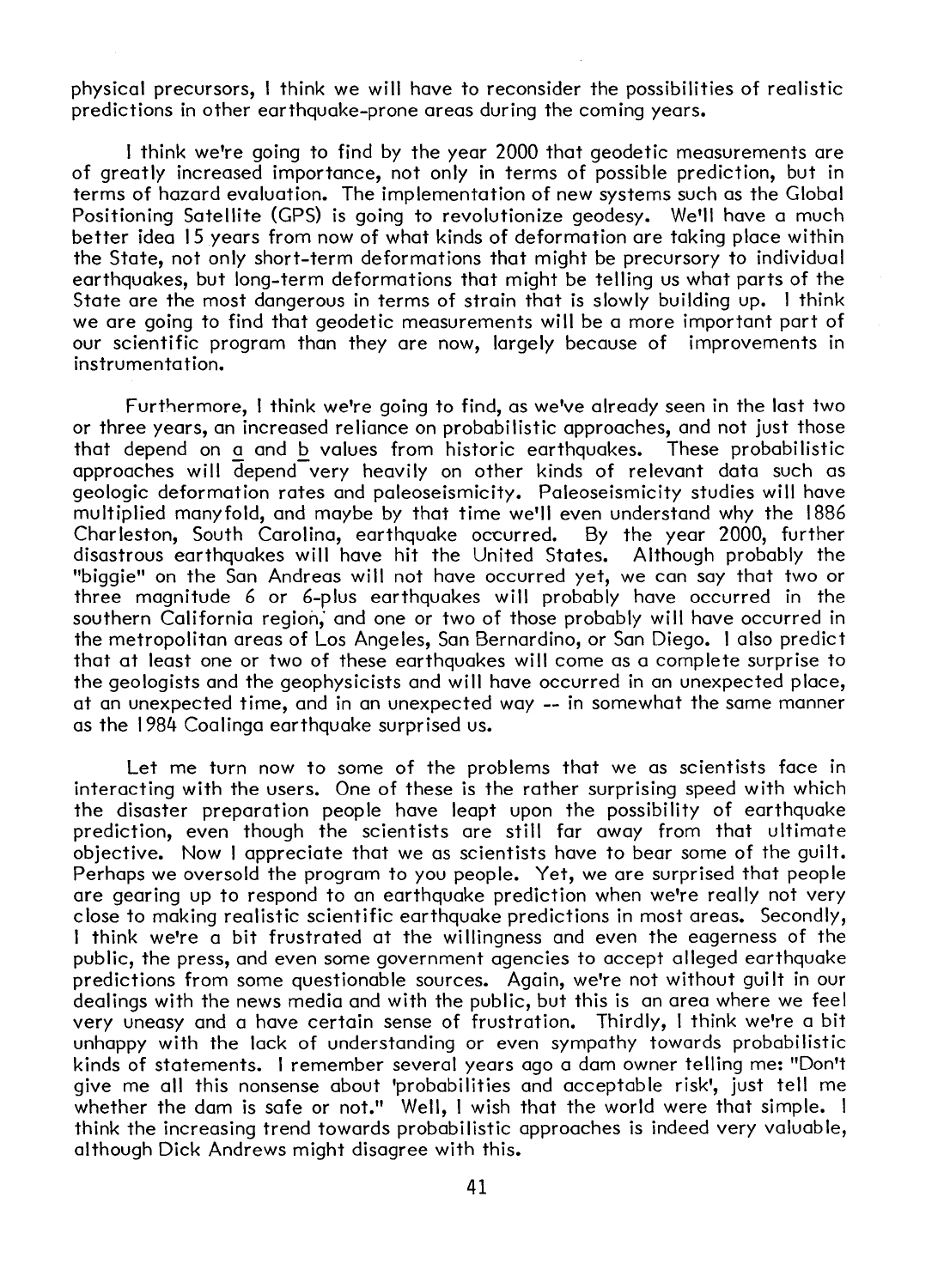Another area of frustration for us, to be very blunt, is the absence of stability in the disaster preparation agencies, which seem to be political footballs whose ranking people come and go with the tides of political change. I'm not sure any of us know the answer to that problem, but trying to deal with the rapid turnover in governmental agencies certainly has been an area of some frustration.

Fifthly, and I suspect Dick Andrews would agree with this, is the lack of response from the community despite our repeated warnings. Just how many times do we have to repeat that the San Andreas is capable of a large earthquake? I've lived here since 1930, and I've heard this statement repeatedly since that time, yet we still have people saying, "Oh, the San Andreas is a dangerous fault? Why didn't you tell us?"

Finally, I'd like to close with a question for Dick Andrews. For those of us in the scientific community, it's really not completely clear what type of scientific information on earthquake hazards is of the greatest use to the public. Let me just ask this question. The newly published USGS Professional Paper 1360 speaks of a magnitude 6.5 earthquake on the Newport-Inglewood fault as being of serious concern to the Los Angeles area. Dick, which would be more valuable to the user community: a valid prediction of a magnitude 6.5 earthquake on the Newportlnglewood fault at a specific place next week, or a valid probabilistic statement of its likely occurrence during the next 50 years? necessarily mutually exclusive, but to some degree they represent different avenues of our research.

**Andrews:** Being one of those short-time political people from a disaster preparedness agency, I'll ask for the short-term prediction!

I think that Clarence has raised many good points. The year 2000 is not very far away and to acomplish anything in the way of significant hazard reduction in southern California, or in the state of California, or even across the United States we're going to have to inaugurate additional programs now. I think the whole issue of probabilistic statements for expressing earthquake potential to the public is one that we need to approach through trial and error. In the San Diego experience, the final public announcement said that one in 20 sequences like the one that occurred the night before have resulted in a damaging earthquake. We thought this was a marvelous way of getting around the uncertainty of saying 5 percent -- 5 percent of what? Then we had a session in San Diego with the various people there who were involved with the issuance of the prediction and one man from the media said "Who ever came up with that stupid idea saying one in 20 historical incidences? Why didn't you say 5 percent? Everybody understands that." The whole issue of how the statements that we make to the public are expressed is one we really need to approach carefully.

One of the things I think is most frustrating for people involved in public agencies at any level is the difficulty of having to choose among the experts at a time when the decision needs to be made. It is frustrating to poll seven or eight seismologists and to get different opinions about what may be going on. I think the scientists need to recognize that they are dealing in a public arena with something that is of much greater consequence than simply the respect of their colleagues: namely the life and safety of the people of California. We need to be closely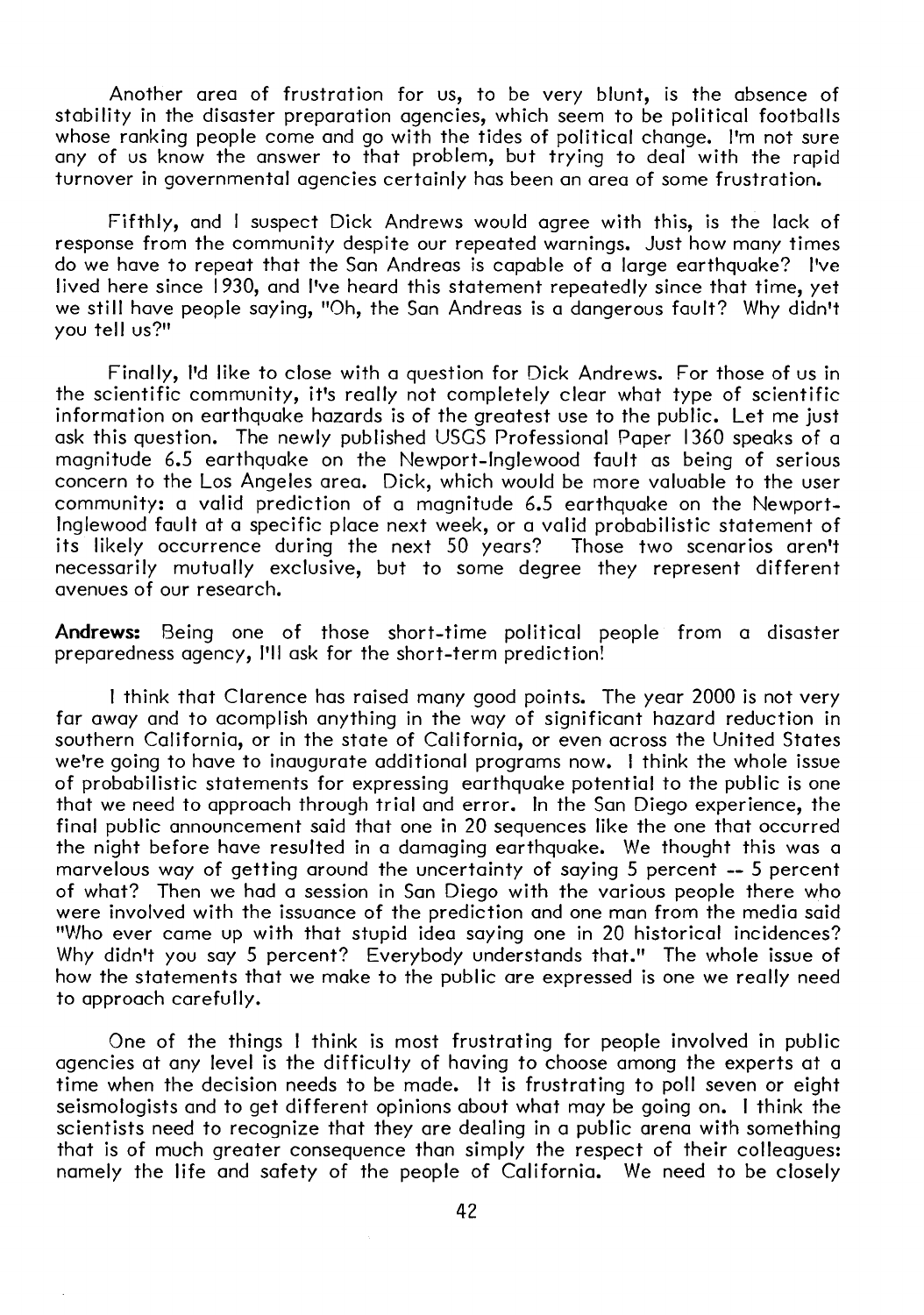coordinated on any kind of future predictions that are made. It's just not good to have one group of scientists saying that "Yes, it is going to happen with this kind of probability" and to have three or four other scientists quoted the same day in the paper disputing this conclusion. I think that undermines the entire effort that we're involved in.

Over the next 15 years I think the major thing we need to pay attention to, in addition to improving our response capability, is dealing with the thousands of hazardous structures we have in California. We need to develop a cost effective way to begin to retrofit these and we need to begin to recognize that it is fundamentally a political problem, not a technical problem, that we are dealing with. We clearly have enough information to significantly reduce the earthquake hazard here in California. Scientists need to recognize that their responsibility doesn't simply end with doing research, but that they need to participate in providing testimony to legislatures and they need to speak with a clear voice. I know that this goes against the grain in many ways of what the academic and research community is all about, but for too long some members of the earthquake research community have enjoyed being prophets without honor. They enjoy sitting in their rooms and saying, "Nobody pays attention to us and we really know what to Instead they need to be exposed to the light of day or to the glare of television cameras. I would emphasize that we need to go forward together in this enterprise. Clarence Allen pointed to the frustrations with regard to disaster preparedness and the fact that emergency managers have grabbed onto earthquake prediction. We're guilty of some of that, but from the public safety standpoint, earthquake prediction is not a research activity but an operational reality. We need to approach it from that standpoint and go forward together.

**Allen:** Oick, one of your charges is that the scientists don't have their act together and that various people are saying different things to the detriment of the rest of the community; certainly this has sometimes been true. I might point out that the people in academia have an advantage over those in government. Whenever somebody in government speaks at almost any level, the public somehow assumes that that person is speaking for the government. Everyone knows, however, that when a professor speaks, he's not representing anybody, and this has led to a certain amount of irresponsibility on the part of people in academia making statements, as I emphasized in my presidential address to the Seismological Society of America in 1975. Earthquake prediction represents a very special area, and if one wants to stick his or her neck out, then he or she then has an obligation to defend himself or herself in public. It's quite different from other scientific endeavors. Nevertheless, earthquake prediction is still in a research phase. No one in the world claims to have an earthquake prediction scheme that's operational and reliable. Thus, it's inevitable that scientists are going to have different opinions and, in our society, we think that's good. That's the way progress is made: by competing opinions, theories, and hypotheses.

Let me ask you this, do you think the Jdpanese have their act together better in the Tokai prediction than we do, and should we try to emulate them?

**Andrews:** Yes, I think they do. In the Tokai area they have a special situation in some ways comparable to Parkfield. They have identified what they think will be the site of a large earthquake and precursors that will only be manifested in the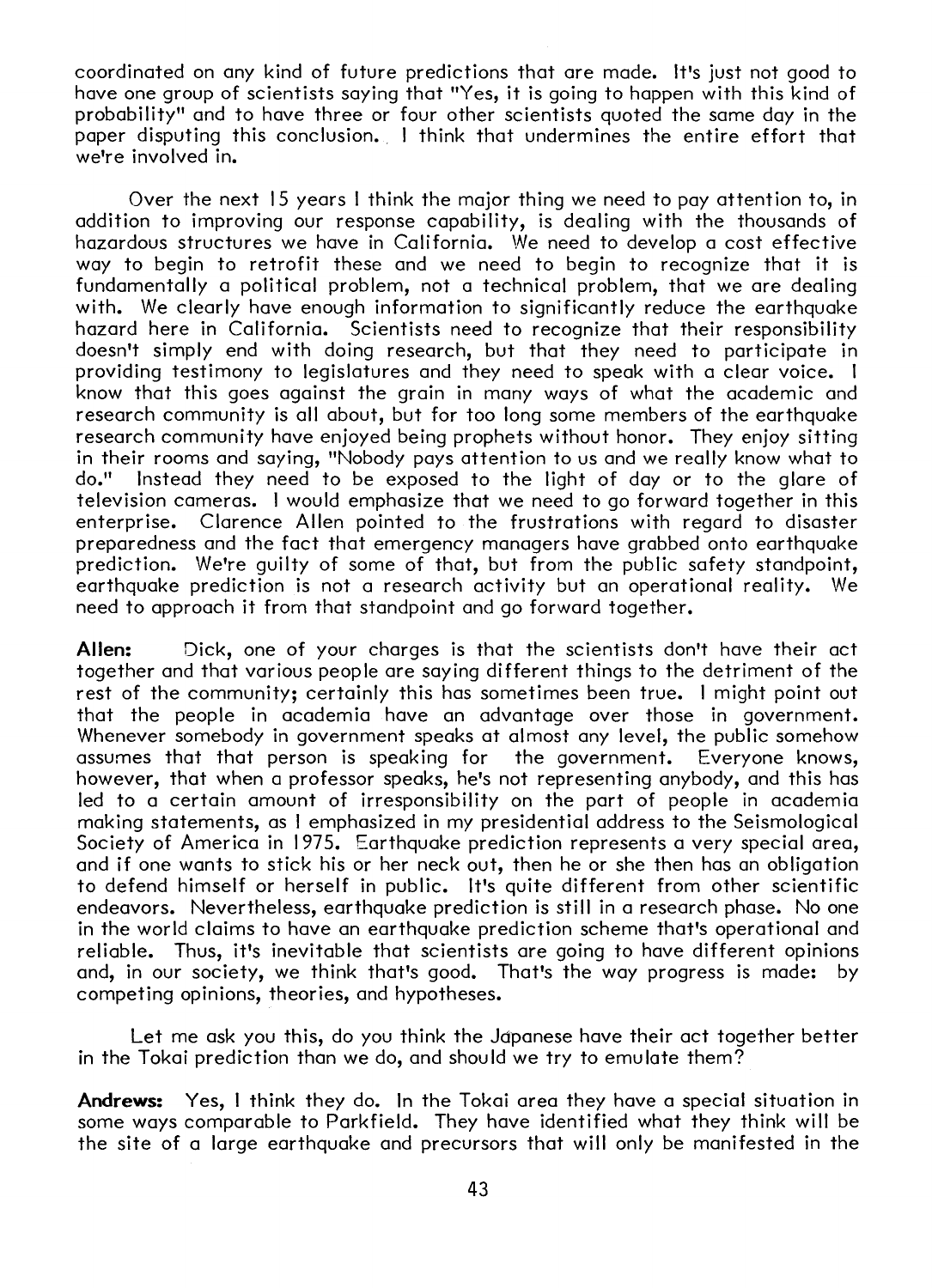short term before the event. 'Nhether in fact that will happen or not, we don't know yet. But in terms of organizing and managing the earthquake prediction effort, I think they do have their act together. It is impressive to travel around Japan and talk to people who are involved in the prediction program. They all seem to understand how it is supposed to work if they begin to get anomalous behavior indicated on the instruments. In contrast, I think that if we went around this room and asked people to explain the functions of the National and the California Earthquake Prediction Evaluation Councils, fewer than 50 percent of the people could provide a very clear answer as to what their roles should be.

**Allen:** Let me give a somewhat less optimistic point of view on the Japanese effort. In the first place, we have to recognize that the Japanese are putting much more money into earthquake problems than we are. Clearly, the problem is more important in Japan than in the United States. 8ut I think the Japanese scientists may be sticking their necks out a bit too far in the case of the Tokai prediction. They've identified only one area for an impending earthquake, and this is where virtually all the effort is going. I would be willing to predict, on the other hand, that the next major earthquake in Japan is not going to be in the Tokai area. I think that their scientific community and their political leaders are likely to find themselves in some trouble as a result. Although scientists in Japan may appear I'm not sure that's entirely desirable. I would argue that the various voices we are hearing in this country on the prediction problem, as well as on other aspects of hazard reduction, are in fact beneficial to the long-term solution of the earthquake problem.

**Andrews:** Let me ask you a question, Clarence. What would you say is the responsibility of an individual scientist in the event that there is a statement from the California Earthquake Prediction Evaluation Council regarding a consensus that's been reached about an event that's expected within I 0 days? What is the responsibility of other members of the scientific community. Should they comment on that publicly? And what role do you think they should play?

**Allen:** Well, I agree that they have to be very careful. The memberships of both the State and the National councils have been chosen to represent a wide spectrum of scientific opinion. If those councils come out with a judgement that represents a relatively unanimous opinion, then I think scientists have to be very careful in the statements they make. On the other hand, I see no reason for not offering criticism. I don't think it's necessarily irresponsible to offer criticism providing one does it in a way that allows one's opinions to be tested publicly. But I would certainly agree with you that once there seems to be a consensus, then one has to be careful as to what one says.

I'm intrigued by your response that the magnitude 6.5 prediction will be better than the probabilistic statement. I'm not really sure I agree with you. I think that from the point of view of building codes and land-use planning over the next 50 years along the Newport-Inglewood fault and the adjacent parts of Los Angeles, a correct probabilistic assessment of what's going to happen on that fault in the next 50 years might be more beneficial to the citizens of this city than the prediction of an event two weeks from now, which is going to be hard to prepare for anyway.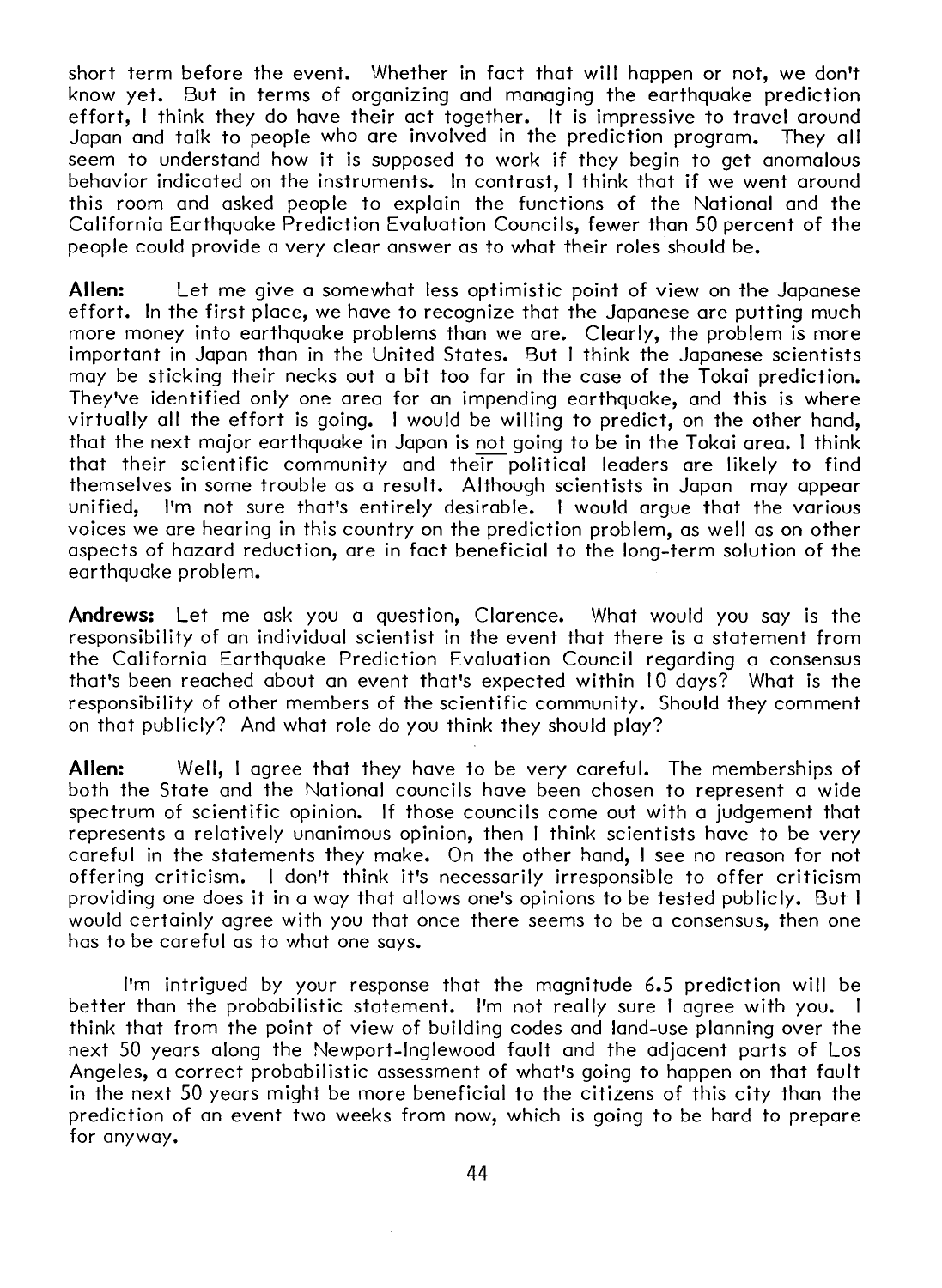**Andrews:** Again, I think we come down to a basic conflict of responsibilities to the many thousands of people that may be killed in that magnitude 6.5 event on the Newport-Inglewood fault. I think that the only thing they would be reminded of is the economist's statement that in the long run we are all dead anyway. In the short run, it is the problem that we would need to focus on and if we're talking about an event that could result in 35 or 40 billion dollars in property losses and tens of thousands of people being killed I think that, again, I would bet on the short-term prediction even recognizing that it would create tremendous problems.

**Allen:** How is the prediction going to save that 35 billion dollars?

**Andrews:** It's probably not.

**Allen:** What is the value of two week's lead notice?

**Andrews:** It will save lives; it has the potential of saving lives.

**Allen:** On the other hand, the long-term prediction might well save a large part of that 35 billion dollars, as well as many lives in the future.

**Andrews:** I hope that those aren't the type of binary choices that we're facing in all of this. Again I would say a SO-year probabilistic statement in some ways begs the fundamental question.'

**Allen:** It's not really a choice of one to the exclusion of the other. The scientific efforts we're making towards trying to predict earthquakes are based upon identifying physical precursors for short- and medium-term predictions. In terms of hazard evaluation, we're looking at sequences of past earthquakes and probabilistic approaches. So to some degree the choice we have to make is about where to spend our money: how much should be put into earthquake prediction versus hazard evaluation? I think this is a serious and difficult question.

**Andrews:** If I had to make the choice it would be on the development of those kind of data that can help us in the long run reduce the overall seismic hazard. Earthquake prediction alone is not going to help solve the complex problems that are involved in seismic safety in California or elsewhere. I don't think our debate should be over how we divide up what is already a very small pie. We ought to be making a case of why we need to increase the overall level of effort and resources that are devoted to this problem. Many resources have to come from here in California because the problem is both a State problem and a local government problem. I think we have taken steps in the last few years to provide a certain kind of independence in California for the programs that we're involved with. And we need to continue that because I don't think the earthquake solution can be driven solely by Federal priorities and Federal funding.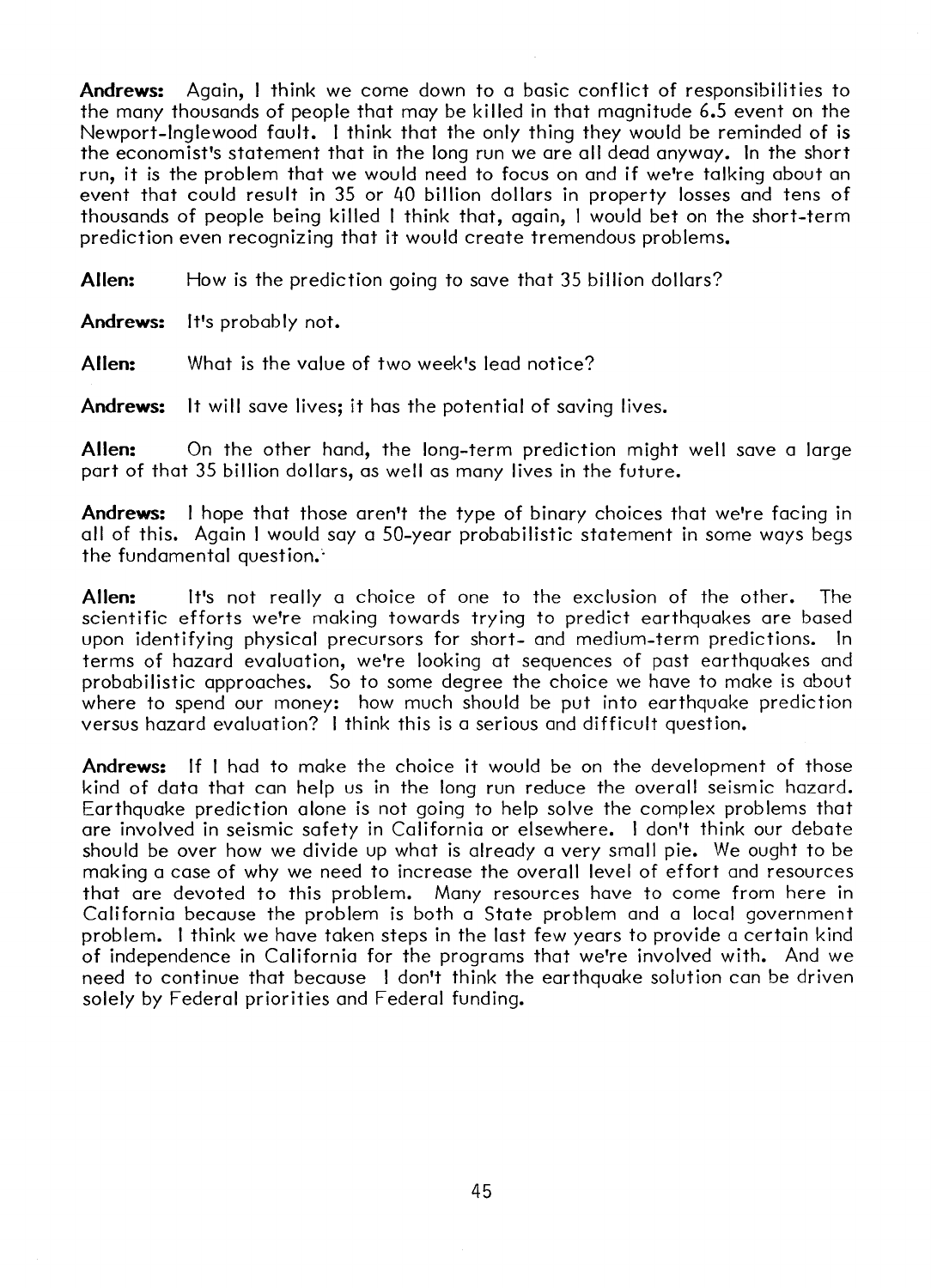## **EARTHQUAKE PREDICTION AND HAZARDS EVALUATION IN THE YEAR 2000 - DISCUSSION**

This session was moderated by Walter W. Hays. Those commenting were Clarence R. Allen, Richard A. Andrews, Valerie R. Kockelman, Anthony Prud'homme, James E. Slosson, James J. Watkins, Edward M. O'Connor, Rachel M. Gulliver, Gary C. Hart, and others who were not identified. The following was transcribed, condensed, and edited from audiotapes by William M. Brown Ill.

Valerie Kockelman thought that the public should be made aware of any earthquake prediction, thereby being given a choice about what actions to take. Allen agreed, suggesting that scientific predictors take a realistic point of view: if they tried to keep a prediction secret, that would almost guarantee that it would not be a secret.

Prud'homme expressed concern that the dialogue had focused almost exclusively on earthquake prediction, and called for more attention to preparedness planning. Given that there will be a major earthquake in southern California, concerted efforts should be made throughout the community to deal with hazardous buildings, nonstructural hazards, and emergency planning. Prud'homme felt that earthquake prediction was almost irrelevant, and that the focus should be on retrofitting buildings and educating the public about the inevitable earthquake.

Andrews noted that the focus on prediction arose from the topic he was asked to address, but in general agreed with Prud'homme about a comprehensive, balanced approach to the earthquake problem. Andrews felt that the basic issue is the question of time, and quoted Paul Flores: "Quite simply, in Mexico City, the preparedness time ran out." Andrews described the phased approach to earthquake preparedness, noting that constructing earthquake-resistant buildings is a longterm solution. In the interim, however, cost-effective ways must be found to reduce the loss of life and property. Perhaps earthquake prediction fits into the interim strategy of preparedness.

Allen argued that recognizing the earthquake threat and preparing for it is not the whole answer. Engineers need to know which earthquake (magnitude, intensity, and local geology) to incorporate into their designs. For example, in the cases of the Diablo Canyon and San Onofre nuclear power plants, strong earthquake shaking has been designed for. The problem becomes one of designing those plants for appropriate levels of public safety. The appropriate level of shaking for that particular design is determined by geotechnical investigation.

Slosson noted that political perceptions about earthquake prediction were used to resist the implementation of a building strengthening ordinance for the City of Los Angeles. Because earthquake prediction technology seemed imminent, politicians argued against moving rapidly on the proposed ordinance on the basis that evacuation was less costly than strengthening. Slosson saw reliance on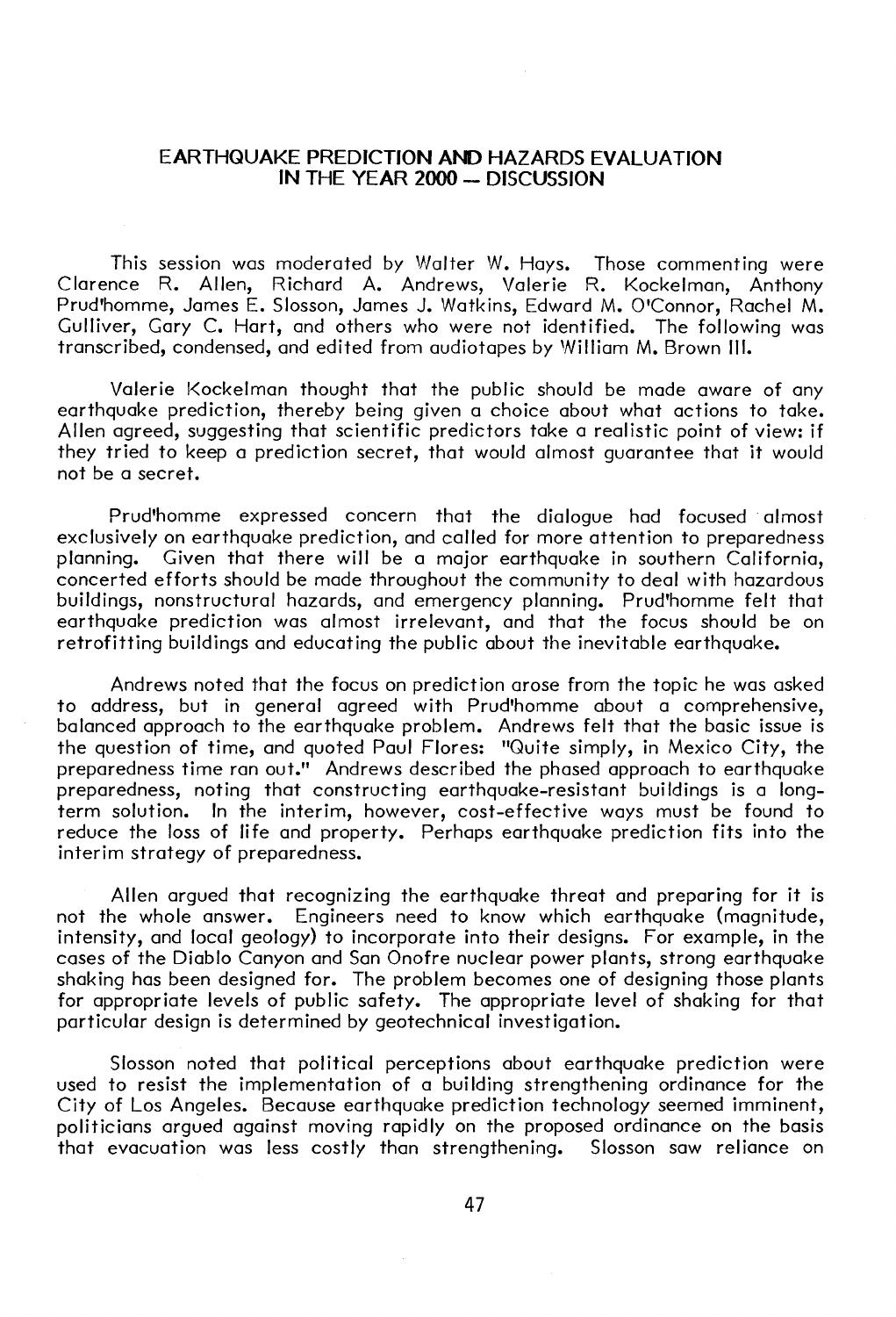prediction technology by politicians as an excuse for not making unpopular decisions.

Watkins noted scientists have forecast a probable catastrophic earthquake in southern California within the next 20 to 30 years, yet public officials are not taking appropriate action. Therefore, neither earthquake predictions nor probabilistic statements seem to be the proper motivators for comprehensive preparedness.

Allen suggested that the 1985 Mexico earthquake did motivate action in southern California. It was no accident that the Huntington-Sheraton Hotel in Pasadena, California was declared unsafe shortly after the Mexico earthquake. Also, a report on hazardous buildings on the University of California at Los Angeles campus was released, and the building strengthening program of the City of Los Angeles was accelerated immediately after the Mexico earthquake.

Andrews also expressed optimism about the political process with respect to earthquake safety. Although not all earthquake-safety-related bills presented by the California Legislature have been signed into law, none have been dismissed out of hand, and most of the unsuccessful bills were not signed for very good reasons. Andrews felt inactivity on the part of local government in earthquake preparedness was abetted by difficult political and economic issues. Andrews thought that programs to strengthen buildings would be more successful if there were a clearer indication of the time available before the next potentially catastrophic earthquake. A high degree of uncertainty about the time of its occurrence, with some projections placing it as far in the future as year 2225, obviates political or economic reasons to take rapid action on strengthening or rebuilding programs.

Allen, referring to Slosson's comments, agreed that politicians might rely on earthquake prediction as an easy solution to their preparedness problems. To some degree, however, scientists are responsible for that attitude because they were unduly optimistic a decade ago about predicting earthquakes. Currently, if scientists were to go before governmental bodies and say earthquakes cannot be predicted, it would be difficult to get those officials to believe them.

An unidentified participant expressed great concern about the consequences of predicting an earthquake that does not occur. Politicians do not look forward to being involved in the disruptions resulting from an earthquake prediction for a populated area. The consequences of possible evacuation, suspended economic activity, and similar problems may prevent politicians from taking strong, concerted action.

O'Connor speaking from his experience as a pioneer in prompting the strengthening of existing buildings, urged the scientific community to press for strengthening programs. Otherwise, decisions about strengthening are commonly left to the building official, who might not be willing to take the pressure of forcing owners to strengthen or rebuild their properties.

Gulliver asked about the prospects for dealing with hazardous structures other than unreinforced masonry buildings. These include tilt-up buildings, midrise reinforced concrete structures, structures with "soft" first stories, and certain single-column bridges.